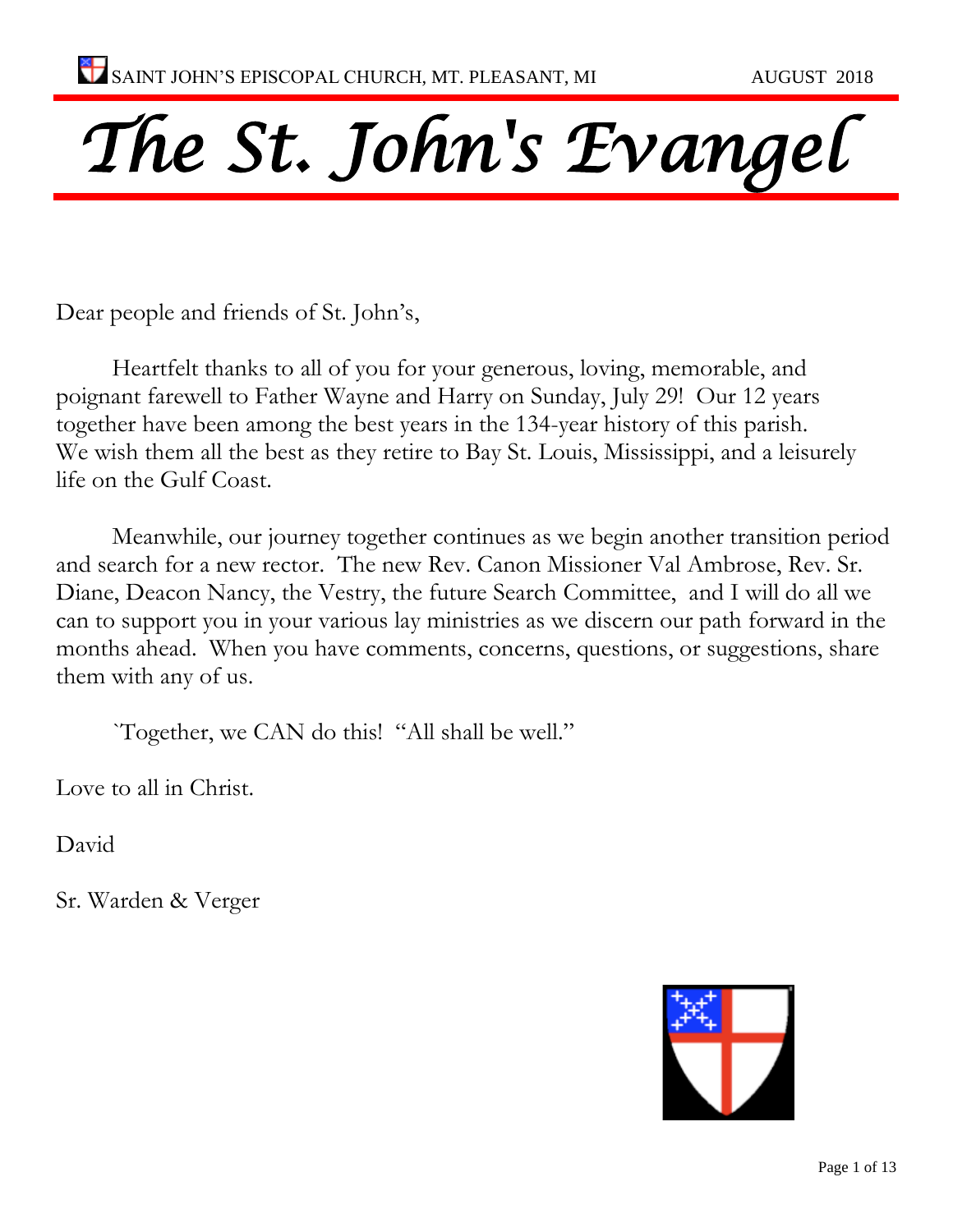

**Remember Our Homebound Members** Stop by to visit or drop a card to our parish members who are homebound.

**Alma Dickerson** 461 E. Wing Rd., Mt. Pleasant 772-2516.

**Al Neal**

Maplewood, 1945 Churchill Blvd. Mt. P - 773-6172

## **Forrest Robinson**

Green Acres, 1805 E. Remus Rd. Room 205Mt. P. The Facility, 772-3456

## **St. John's Prayer Group**

The 16 members of the Prayer Group offer petitions daily for the church and for specific requests. All parishioners are welcome to become members of



the Prayer Group or to submit requests by calling Sandy Wood, 773-9326, Martha Rarick, 773-7510, or the church office at 773-7448.



## **Home Communion**

Just a reminder: you should let the parish office know if you are ill and wish to receive communion or a visit from either the clergy or a Lay Eucharistic Minister.



| Misha Proctor                     | 4  |
|-----------------------------------|----|
| Roger Hatch                       | 5  |
| <b>Geoffrey Shirley</b>           | 7  |
| Jessica Vinciguerra               | 8  |
| Mary Lou Nowicki                  | 12 |
| Pat Thurston                      | 14 |
| Christopher Benn                  | 15 |
| <b>Zachary Leslie</b>             | 17 |
| Mary Kiesgen                      | 19 |
| Emelia Parker                     | 20 |
| Cindy Seger                       | 23 |
| Gordon Bloem                      | 27 |
| Debi Peterson                     | 29 |
| <b>Katherine Shirley Peterson</b> | 30 |

| David & Nancy Kinney           |   |
|--------------------------------|---|
| Jim & Pat Thurston             | 5 |
| Dick & Sandy Wood              | 6 |
| Aaron & Dawn (Dingman) Hall 30 |   |

## **The 2018 Altar Flower Calendar**

is posted near the back door of the Church. Please consider a Sunday that is a

good date for you to honor or remember a loved one and sign up to provide flowers. Thank you!

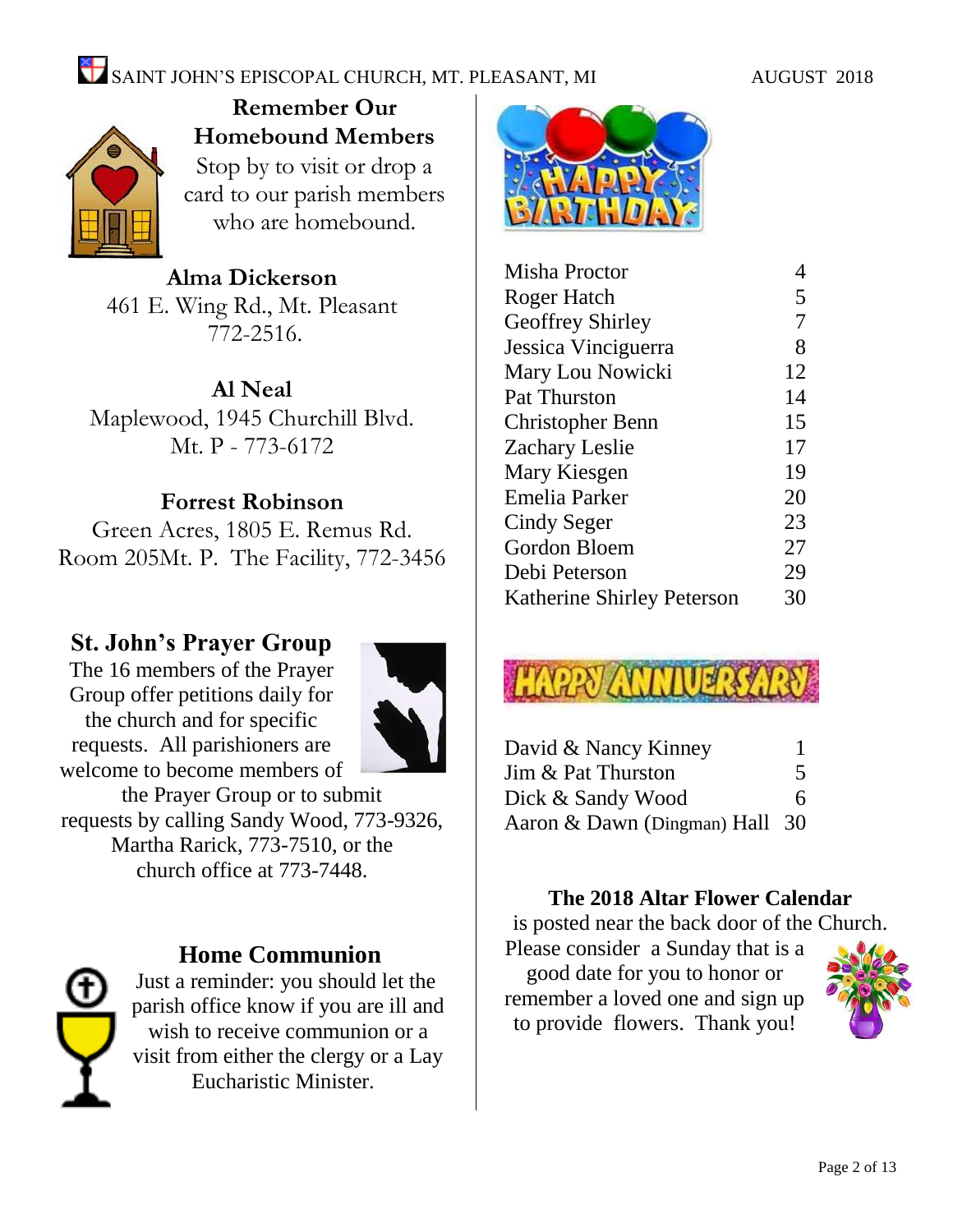## Outside the Tent

"All shall be well, and all shall be well, and all manner of things shall be well."

These words of Dame Julian of Norwich, who dispatched her wisdom from a contemplative's cell in fifteenth-century England, comfort me as I think about Wayne's retirement. I am sure for many of you this is an anxious, uncertain time. But I also believe that it is a time when we can continue to grow as a parish, and as individuals. We are not alone in our journey, but are guided by the national church and the diocese in the process for choosing a new rector. For the first three months of this interim period, the vestry has entered into agreements with Sister Diane and with me so that the sacramental and pastoral needs of the parish are covered. After October 31, 2018, these agreements can be extended each month, as needed.

Sister Diane will be the sacramentalist, as is appropriate to her role as priest. I am charged with providing pastoral care and with continuing my diaconal ministry, as outlined in the following contract between the vestry and me:

- Be the primary contact between the parish and the parishioner regarding pastoral issues (illness, confinement, conflict, grief, joy)
- Visit those who are homebound—either long-term or after serious illness or surgery—on a regular basis while coordinating more frequent visits by Eucharistic Visitors.
- Make hospital visitations prior to surgery if local (or if agreed to by the deacon)
- Attend monthly staff meetings at a time and day agreeable to all
- Attend monthly Daughters of the King gatherings
- Continue liturgical diaconal role regularly, including Prayers of the People, altar responsibilities, preparation of home communion kids for Eucharistic visitors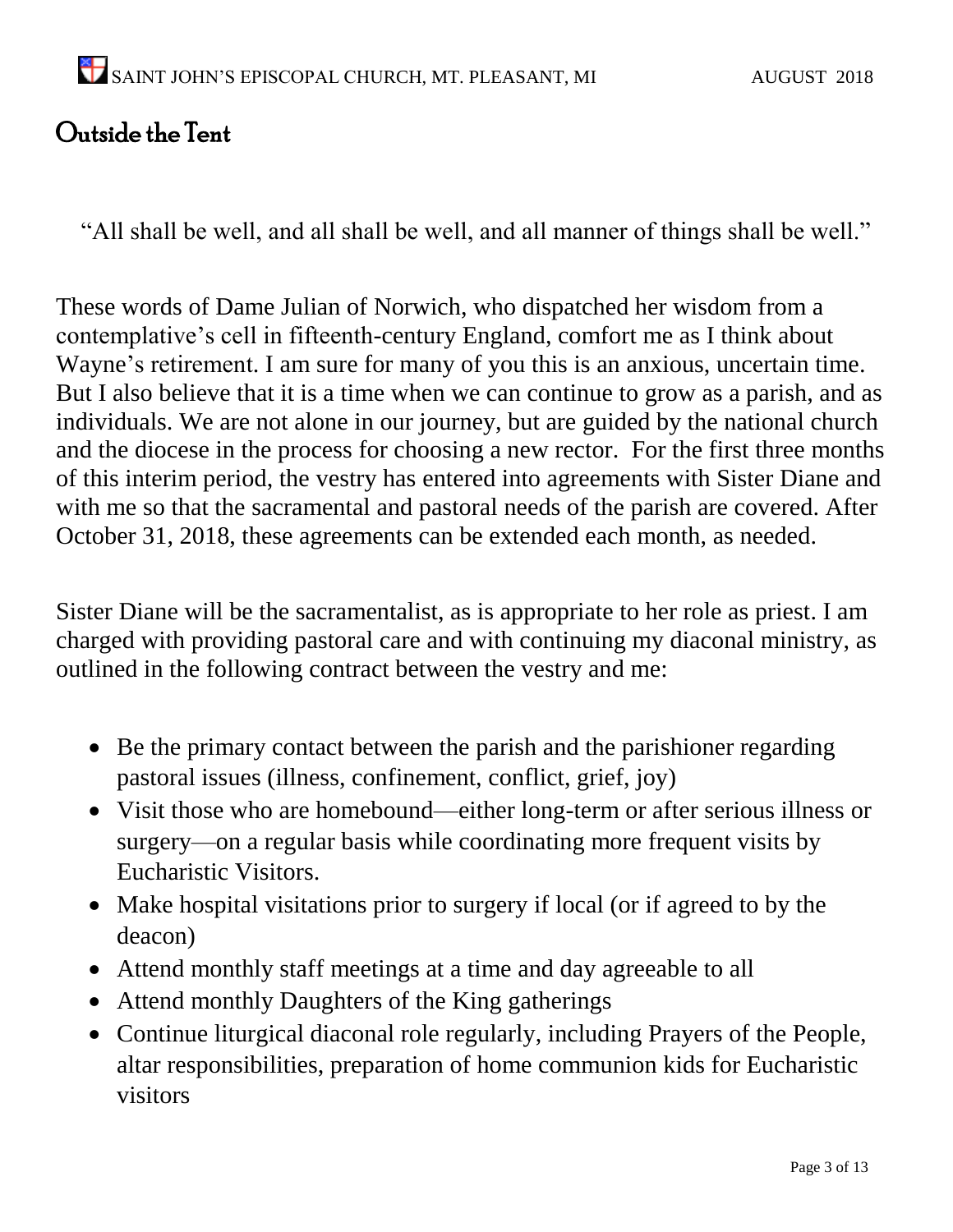• Communicate clearly, especially with the priest, senior warden, organist, choirmaster, treasurer, altar guild, and parish secretary.

I am hoping to draw more parishioners into taking communion to homebound members of the congregation, and to form a small committee to discuss ways to improve our pastoral care of our brothers and sisters.

These will be challenging months, but I believe they can be a time to deepen our faith. I am honored to be entrusted with the role of pastoral caregiver, and I hope you will feel free to bring your concerns to me.

Peace, Nancy

## **Education for Ministry (EfM)**

If you are interested in participating in Education for Ministry (EfM) please contact Steven Berkshire at [daeberk@yahoo.com](mailto:daeberk@yahoo.com) or call him at 989.774.1640 (days) or 989.317.0240 (evenings.) Steve needs to send in the fall enrollment to ensure that we get the books and materials in time for the first session, tentatively set for Monday, September 10 at 5:30 p.m.in the Parish House.



REMEMBER!

St. John's will continue to meet for ONE Sunday morning worship service at 9:00 a.m. for the month of August. The 8:00 a.m. and 10:00 a.m. services will resume on  $\operatorname{\mathsf{Sunday}}\nolimits, \operatorname{\mathsf{September}}\nolimits 2^{\operatorname{nd}}$  !!!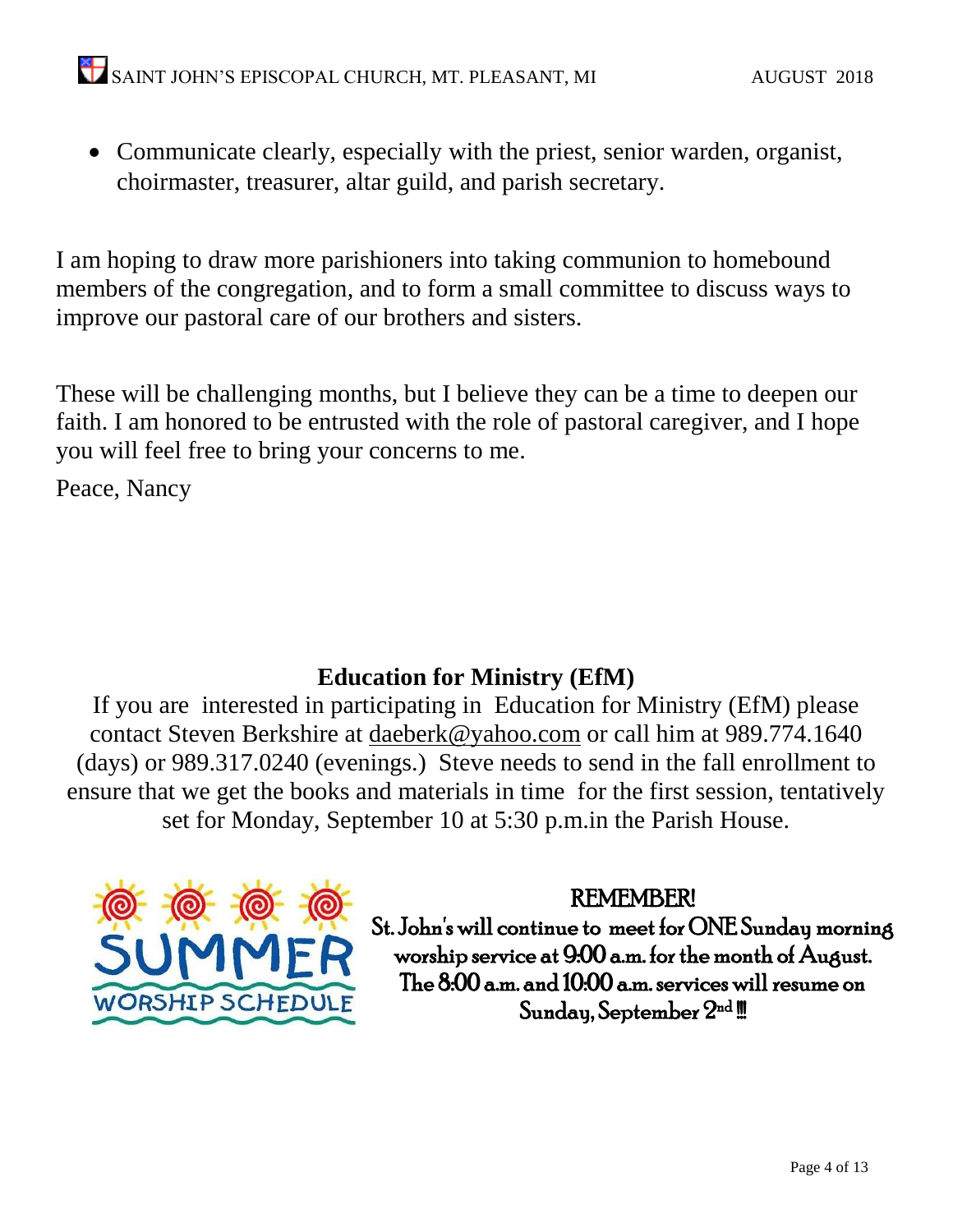# AUGUST 2018 Sunday Lay Ministry



| <b>DATE</b>                                   | <b>LESSONS</b>                                                          | <b>PRAYERS</b>                                                  | <b>GREETERS</b>                             | <b>COFFEE</b><br><b>HOUR</b><br><b>HOSTS</b>      | <b>ACOLYTES</b>          | <b>ALTAR</b><br><b>GUILD</b>            |
|-----------------------------------------------|-------------------------------------------------------------------------|-----------------------------------------------------------------|---------------------------------------------|---------------------------------------------------|--------------------------|-----------------------------------------|
| <b>August</b><br>11<br><b>Pentecost</b>       | 9:00 a.m.<br>Karen<br>Varanauskas                                       | $9:00$ a.m.<br>Henry Fulton                                     | <b>Sharon Bolton</b><br>and Marcia<br>David | Kendall and<br>Lois Klumpp                        | Matthew<br>Kinney        | Pamela<br>Dingman and<br>Peg Hicks      |
|                                               | Lectionary: Exodus 16:2-4,9-15                                          |                                                                 | Psalm 78:23-29                              | Ephesians 4:1-16                                  | John 6:24-35             |                                         |
| <b>August</b><br>12<br>12<br><b>Pentecost</b> | 9:00 a.m.<br>Carol Lauffer                                              | $9:00$ a.m.<br>Joan Kadler                                      | Colin, Anne,<br>and Matthew<br>Kinney       | Rod Leslie and<br>Marian Matyn                    | Emma<br>Dimgnan          | Pamela<br>Dingman and<br>Peg Hicks      |
| Lectionary:                                   | 1 Kings 19:4-8                                                          | Psalm 34:1-8                                                    | Ephesians 4:25-5:2                          |                                                   | John 6:35, 41-51         |                                         |
| <b>August</b><br>19<br>13<br><b>Pentecost</b> | 9:00 a.m.<br>Karen<br>Varanauskas                                       | 9:00 a.m.<br><b>Jim Thurston</b>                                | Laura<br>Cochrane and<br>Marcia David       | Christi<br>Brookes, D.J.<br>and Misha<br>Proctor  | Rex Dingman              | Ella Jo Regan<br>and David<br>Shirley   |
|                                               | Lectionary: Proverbs 9:1-6                                              | Psalm 34:9-14                                                   | Ephesians 5:15-20                           |                                                   | John 6:51-58             |                                         |
| <b>August</b><br>26<br>14<br><b>Pentecost</b> | 9:00 a.m.                                                               | $9:00$ a.m.<br>Mary Kiesgen                                     | Rod Leslie and<br>Marian Matyn              | <b>Alice Ciccu</b><br>and Barbara<br>Sheperdigian | <b>Adam Baker</b>        | Ella Jo Regan<br>and David<br>Shirley   |
| Lectionary:                                   | Joshua 24:1-2a, 14-18                                                   |                                                                 | Psalm 34:15-22                              | Ephesians 6:10-20                                 | John 6:56-69             |                                         |
| September<br>2<br>15<br><b>Pentecost</b>      | 8:00 a.m.<br><b>Barbara</b><br>Sheperdigian<br>10:00 a.m.<br>Sandy Wood | 8:00 a.m.<br>Martha Rarick<br>10:00 a.m.<br><b>Henry Fulton</b> | Joan Kadler<br>and Mary<br>Kiesgen          | Colin, Anne,<br>and Matthew<br>Alton              | Matthew<br>Kinney        | Pamela<br>Dingman and<br>Harriett White |
|                                               | Lectionary: Deuteronomy 4:1-2, 6-9                                      |                                                                 | Psalm 15                                    | James 1:17-27                                     | Mark 7:1-8, 14-15, 21-23 |                                         |

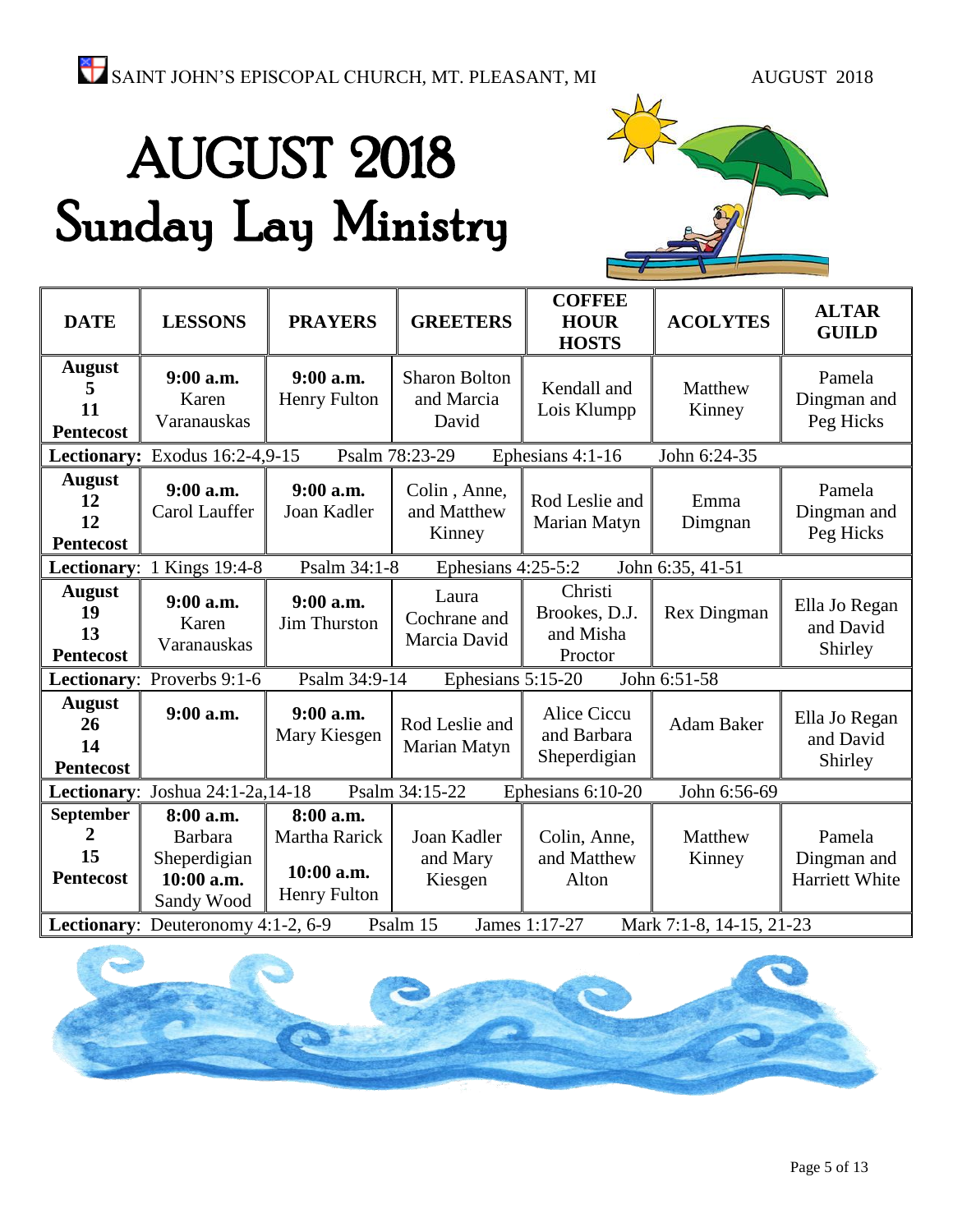

## AUGUST 2018 at St. John's Episcopal Church. For updates, visit the Parish Website and click on "Calendar"

| Sunday                          | Monday                  | Tuesday         | Wednesday       | Thursday        | Friday               | Saturday |
|---------------------------------|-------------------------|-----------------|-----------------|-----------------|----------------------|----------|
|                                 |                         |                 |                 | $\overline{2}$  | $\mathbf{3}$         | 4        |
|                                 |                         |                 |                 | 10 a.m. Tai Chi | Office Closed        |          |
|                                 |                         |                 |                 |                 |                      |          |
|                                 |                         |                 |                 |                 |                      |          |
|                                 |                         |                 |                 |                 |                      |          |
|                                 |                         |                 |                 |                 |                      |          |
|                                 |                         |                 |                 |                 |                      |          |
| 11 Pentecost<br>5               | 6                       | $\overline{7}$  | 8               | 9               | 10                   | 11       |
| 9 a Holy Euchrist               |                         | 10 a.m. Tai Chi |                 | 10 a.m. Tai Chi | <b>Office Closed</b> |          |
| 10 a Pine River                 |                         | 5:30 p.m. Yoga  |                 |                 |                      |          |
| 10 a Sunday School              |                         | 7 p.m.          |                 |                 |                      |          |
| 5 p. Holy Euchars               |                         | Compassionate   |                 |                 |                      |          |
| at Emmaus                       |                         | Friends         |                 |                 |                      |          |
| 5 p Yoga                        |                         |                 |                 |                 |                      |          |
| $\overline{12}$<br>12 Pentecost | 13                      | 14              | 15              | 16              | 17                   | 18       |
| 9 a Holy Euchrist               |                         | 10 a.m. Tai Chi |                 | 9:30 a.m. Staff | <b>Office Closed</b> |          |
| 10 a Pine River                 |                         | 5:3- p.m. Yoga  |                 | 10 a.m. Tai Chi |                      |          |
| 10 a Sunday School              |                         |                 |                 |                 |                      |          |
| 5 p. Holy Euchars               |                         |                 |                 |                 |                      |          |
| at Emmaus                       | 7:00 p.m. Vestry        |                 |                 |                 |                      |          |
| 5 p Yoga                        |                         |                 |                 |                 |                      |          |
| $\overline{19}$<br>12 Pentecost | 20                      | 21              | 22              | 23              | 24                   | 25       |
| 9 a Holy Euchrist               |                         | 10 a.m. Tai Chi |                 | 10 a.m. Tai Chi | <b>Office Closed</b> |          |
| 10 a Pine River                 | <b>EVANGEL Deadline</b> | 5:3- p.m. Yoga  |                 |                 |                      |          |
| 10 a Sunday School              |                         |                 |                 |                 |                      |          |
| 5 p. Holy Euchars               |                         |                 |                 |                 |                      |          |
| at Emmaus                       |                         |                 |                 |                 |                      |          |
| 5 p Yoga                        |                         |                 |                 |                 |                      |          |
| $\overline{26}$<br>12 Pentecost | 27                      | $\overline{28}$ | $\overline{29}$ | $\overline{30}$ | 31                   |          |
| 9 a Holy Euchrist               |                         | 10 a.m. Tai Chi |                 | 10 a.m. Tai Chi | <b>Office Closed</b> |          |
| 10 a Pine River                 |                         | 5:3- p.m. Yoga  |                 |                 |                      |          |
| 10 a Sunday School              |                         |                 |                 |                 |                      |          |
| 5 p. Holy Euchars               |                         |                 |                 |                 |                      |          |
| at Emmaus                       |                         |                 |                 |                 |                      |          |
| 5 p Yoga                        |                         |                 |                 |                 |                      |          |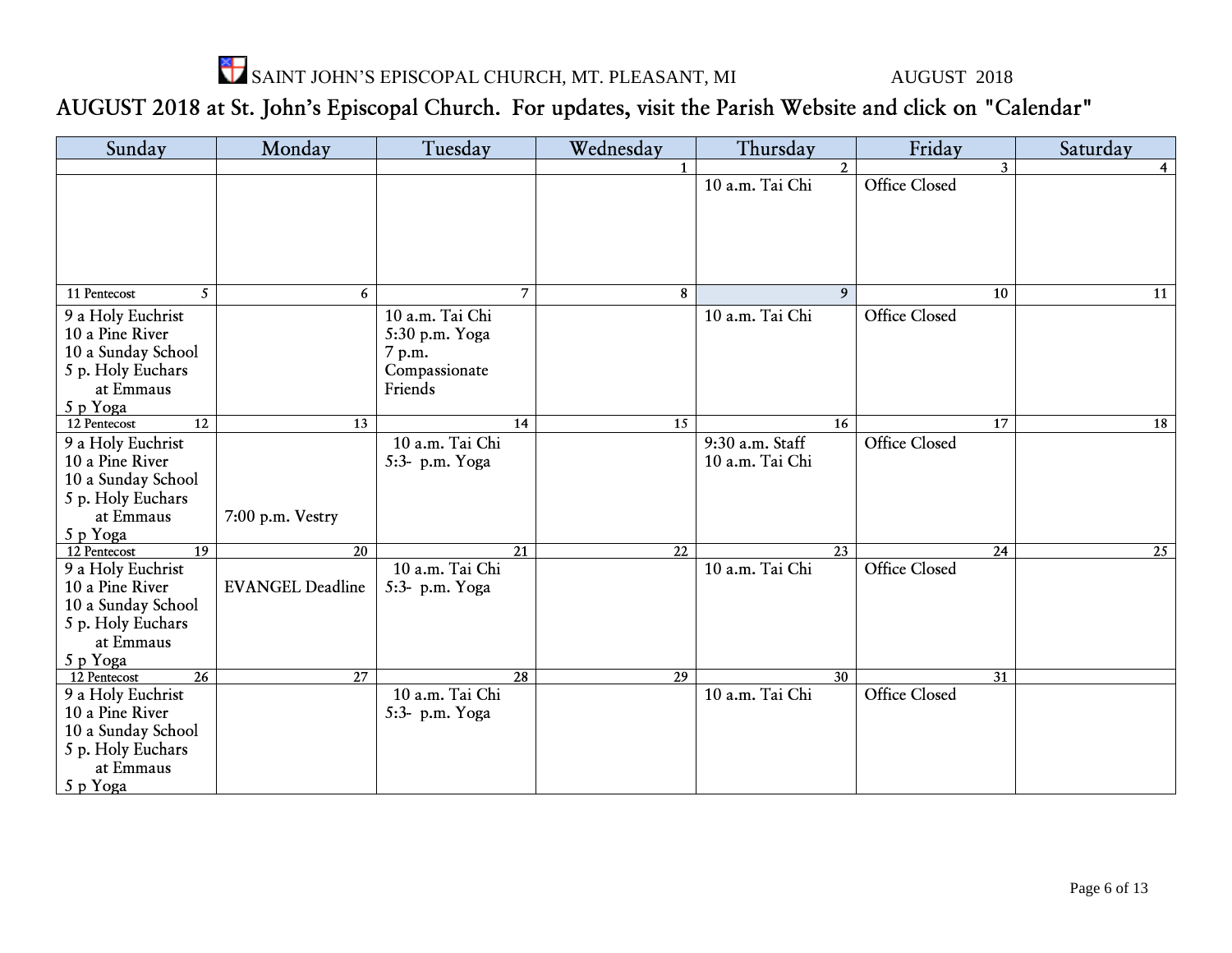

**This is our Greeter/Coffee Hour Host Schedule—If you cannot serve on the date you were given, please exchange dates with someone else on the list and call the Parish Secretary at 773-74**

**Greeters**



## **August**

- Sandy Wood and Sharon Bolton
- Colin, Anne and Matthew Alton
- Laura Cochrane and Marcia David
- Tom and Mary Ellen Cochrane

## **September**

- Joan Kadler and Mary Kiesgen
- David and Jennifer Dingman
- Ford and Pamela Dingman
- David, Nancy and Matthew Kinney
- Ulana Klymyshyn and Lynne L'Hommedieu

## **October**

- Rod Leslie and Marian Matyn
- Sandy Wood and Sharon Bolton
- Colin, Anne and Matthew Alton
- Laura Cochrane and Marcia David

**Coffee Hour Hosts**



## **August**

- Kendall and Lois Klumpp
- Rod Leslie and Marian Matyn
- Christi Brookes and D.J. and Misha Proctor
- Harriett White and Sandy Wood

## **September**

- Colin, Anne and Matthew Alton
- Ralph Baber and Karen Varanauskas
- Sharon Bolton and Elizabeth Brockman
- Laura Cochrane and Bernice Cole
- Clancy and Pat DeLong

## **October**

- David and Jennifer Dingman
- Ford and Pamela Dingman
- Joan Kadler and Mary Kiesgen
- David, Nancy and Matthew Kinney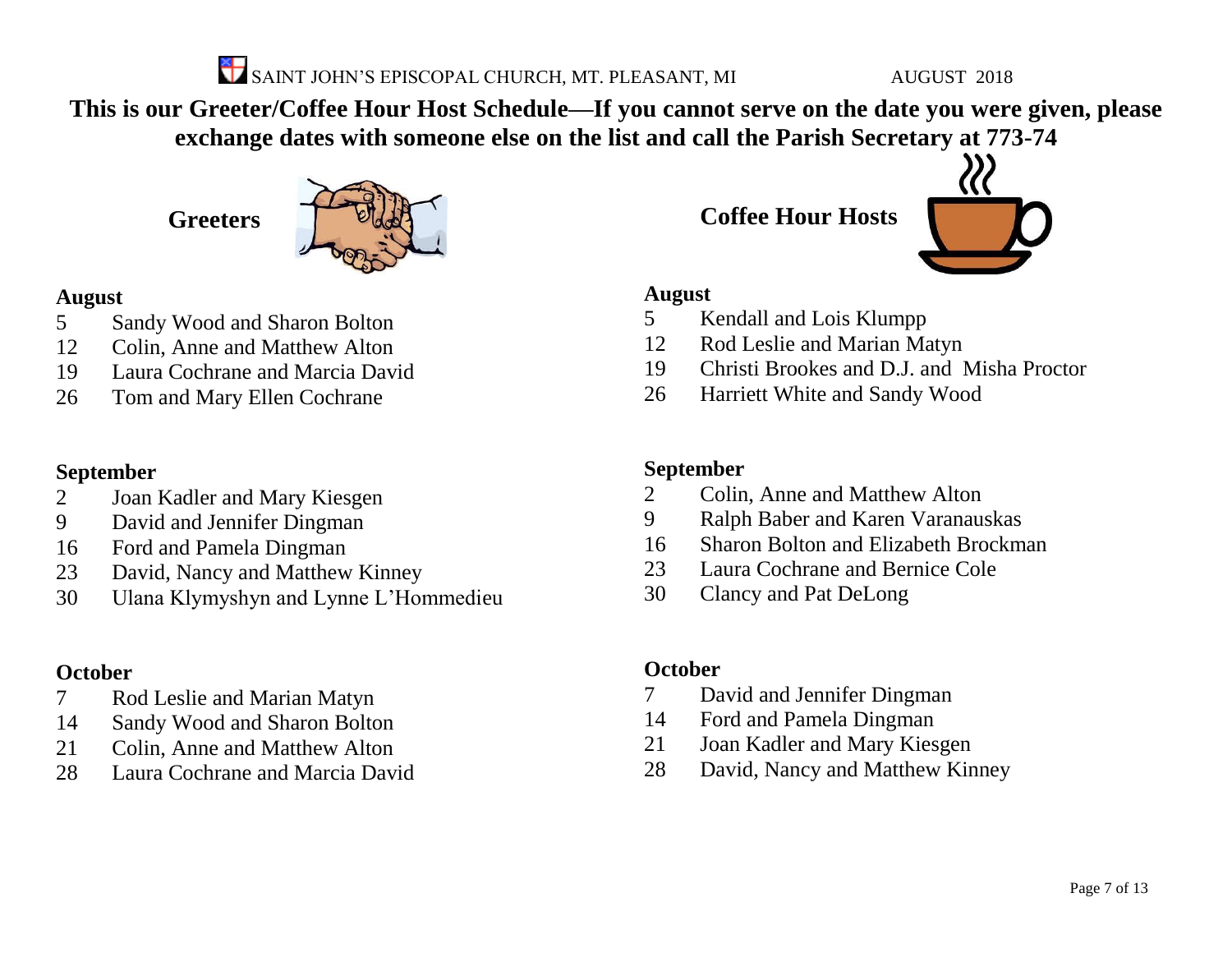## **St. John's Episcopal Church Mt. Pleasant, MI 48858 Vestry minutes for July 9, 2018.**

Present are Wayne Nicholson, David Shirley, Ella Jo Regan, Adam Baker (clerk), Clancy DeLong, Marcia David, Nancy Kinney, Tom Cochrane, Ulana Klymyshyn.

Tom moves to approve minutes from June 24 meeting with Bishop Hougland, Ulana seconds. Vestry approves.

Marcia recommends Vestry accepts Elizabeth Brockman's resignation with regret, Nancy seconds. Vestry approves. Wayne mentions that our bylaws recommend we fill Liz's spot until her term is up in 2021. David has talked to a handful of people with some potential possibilities. Marcia and Adam both believe it would be a good idea to make an announcement in church.

Wayne mentions he changed mileage compensation in their Letters of Agreement for Nancy Fulton and Sr. Diane from \$0.54 to current IRS recommended rate.

Wayne proposes that each member of Vestry could have an area of church functioning they are responsible and form committees if they need to. Ulana is doing Restoration House, Clancy is doing finance, Nancy Kinney is doing Building and Grounds, Ella and Bernice are on holiday baskets, Tom is on Christian Formation, EfM is Steve Berkshire. Adam is considering expanding his role as clerk into general Communication for Vestry/Church. Nancy and Marcia agree to be Hospitality coordinators.

Wayne mentions that Sr. Diane needs a title. "Interim" is not appropriate because an interim serves for a fixed period and cannot become rector. They take on more responsibility than an "associate" because they take on more pastoral concerns, often becoming a part-time or fulltime employee. Vestry decides on "Associate Priest" as her title.

Nancy reports that work on roof started today. Marcia helped Nancy and David Kinney find 2 bundles of shingles in the basement left by GLBC so roof will match perfectly. Nancy said builders expect work to be done in about 4 days while the weather holds. Marcia reports that paint outside the Clean and Bright room looks like it is bubbling and peeling. Nancy will also ask for a lattice or screen to be built to hide the Parish House AC units. Ella points out that the ceiling in the rectory needs to be patched. Nancy will look into it.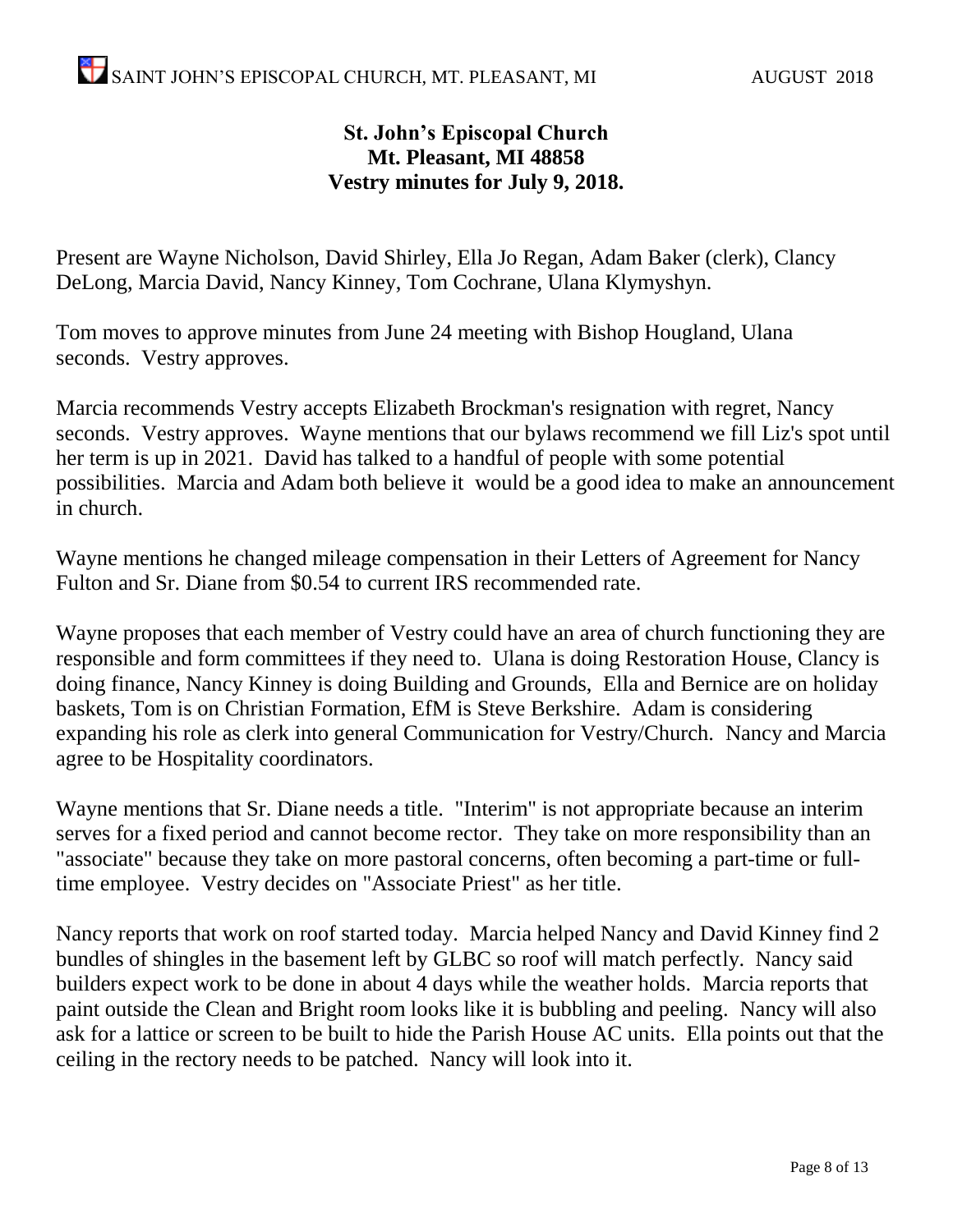Clancy plans to cover cost to repair roof by asking for offerings in church. If money is not in building and grounds, there is enough in endowment fund to cover costs. Clancy reports we are at about 50% budget for the year. Gas and electric are slightly up and pledges are slightly down, which is normal for this time of year. Clancy also reports that auditors were surprised we turned over the information they requested in 4 days. Audit is going smoothly so far as Vestry wishes to have things in order before Wayne leaves.

Wayne reports that during his last Sunday he will ask people involved in certain ministries to stand and commit to continuing their work, so we should be prepared to stand and reaffirm our commitments. David prays we don't forget anyone.

Wayne reports he has selected August 13th at 7 p.m. as the next meeting time. David reports that we may need to adjust meeting time if Sr. Diane and Nancy Fulton are to attend meetings regularly. Tom added that if/when we return to two services at 8 and 10, with Sunday School at 9, Vestry meetings could again be held on Sundays after coffee hour.

David reports that there are 2 copies of the Vestry Resource Guide and he has copied the chapter on Clergy transition and the role of Vestry during the transition. He passes out copies for Vestry to read and discuss at next meeting.

Wayne states he has enjoyed working with this and all other Vestries during his time at St. Johns. He thanks us for our support and continued service to the parish. Wayne blesses Vestry. Adam moves Vestry adjourn, David seconds. Vestry adjourns.

Faithfully submitted, Adam Baker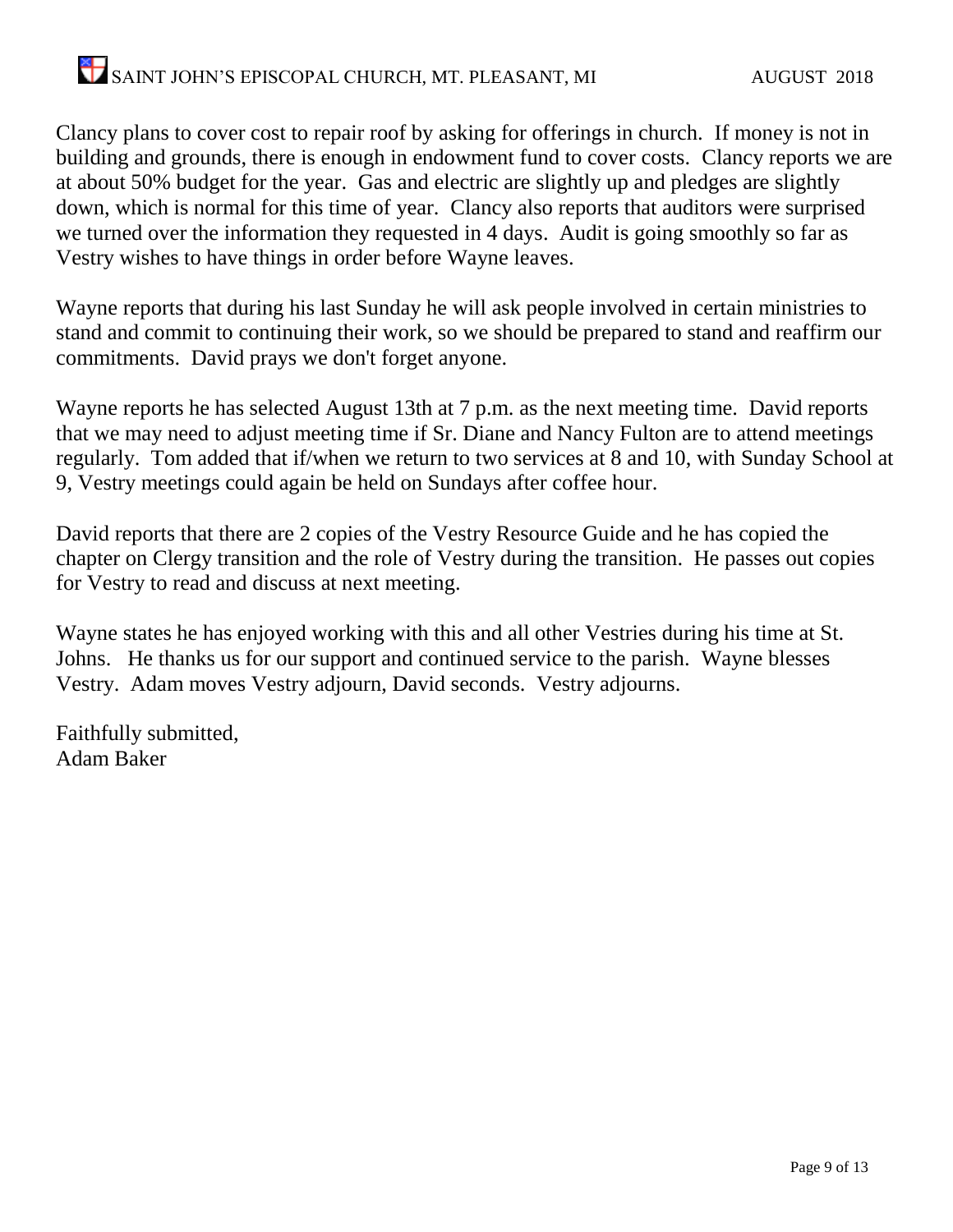#### **July 2018 Financial Report**

Below is a summary of operating fund activity through the end of June (50.00%).

#### **Operating fund receipts over (under) expenditures ................. \$ (15,438.83)**

Through June, income is approximately \$5,000 below expenses, when annualizing rector salary and benefits. In tracking with past years, operating pledges fall behind during the summer months. Please verify that your pledge is up to date. This is very important since we have unforeseen expenses, such as \$5000 for roof repairs, separate from the previously mentioned \$5000. Also, if you have generously offered to fund individual items during our construction, please be sure to you have fulfilled this commitment. Bills associated with your gift have already been paid.

#### **Cash balances on June 30, 2018 are as follows:**

| Capital Campaign funds balance on January 1, 201820,103.05 |  |
|------------------------------------------------------------|--|
| Capital Campaign funds balance on June 30, 2018 17,443.25  |  |

#### **Capital Fund Activity For June:**

|--|--|

#### **BUILDING PROJECT**

| Non-Capitalized Expenses (Bank Fees/Interest) 15,508.09 |  |
|---------------------------------------------------------|--|

|--|--|--|--|--|

Anticipated Expenses:

#### **TOTAL PROJECT COST.....................................475,910.92**

Clancy DeLong Vestry Treasurer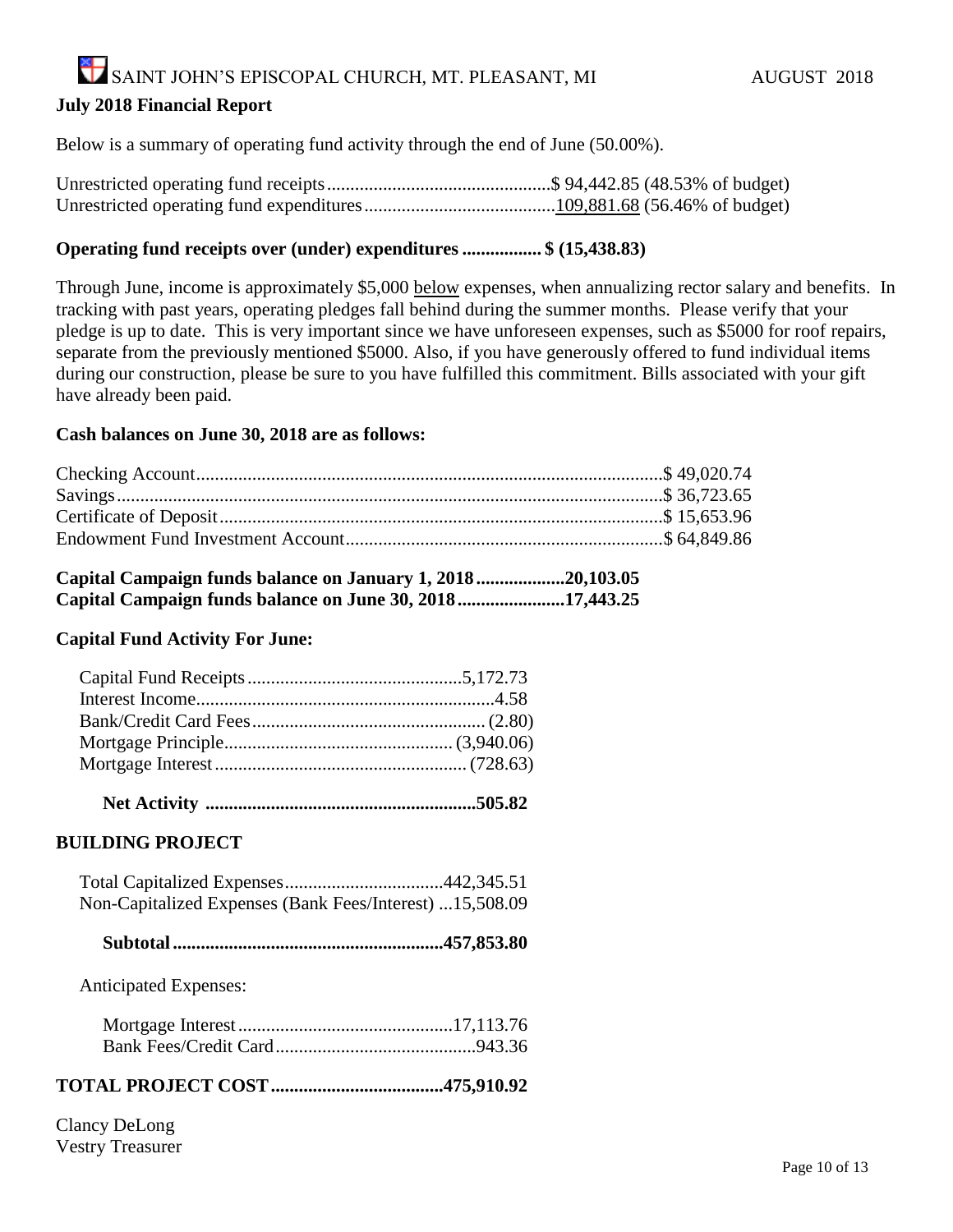## **ANGLICAN WORTHIES**

## 333. Clough, Arthur Hugh (1819-1861) Poet

Clough (rhymes with "rough') is known mostly because of Matthew Arnold's elegy, "Thyrsis," which mourned his death. But Clough led an interesting intellectual life in the mid-Victorian period. His restless mind connected him with many important figures familiar to those of you who read these brief biographies of Victorian figures every month.

Clough was born in Liverpool, the son of parents from the business world. (His mother was an evangelical.) At the age of three his parents emigrated to Charleston, South Carolina, where they lived for fourteen years, but the boy was returned to England for his schooling. In 1829 Clough and his older brother were enrolled in Rugby, an experience that informed the rest of his life. There he met the famous headmaster, Thomas \*Arnold who, Anthony Kenny tells us, "welcomed him into his family circle where he formed lifelong friendships with the two eldest boys"—Matthew and Thomas. From their father, however, Clough learned to take his life's choices very seriously, which implies an excessive amount of self-reflection, restlessness, and doubt.

In November of 1836 Clough won a scholarship to Balliol College (Oxford). Among his fellow students were A.P.\*Stanley, later Dean of Westminster and friend to Charles \*Kingsley, and Benjamin \*Jowett, the translator of Plato and later Master of Balliol, who elevated Balliol to prominence and modernity among Oxford colleges. Clough's tutors were A.C. Tait, one of the most influential churchmen of that period, and W.G. Ward. Ward was the most ardent disciple of Cardinal \*Newman, and eventually left the established Church, left the priesthood, became Roman Catholic--and married! Clough struggled spiritually between two theological extremes—his mother's conservative evangelicalism and Ward's persuasive appeals. When he took his final examination in 1841, he obtained only a second class. Kenny tells us that Clough, in despair, walked all the way from Oxford to Rugby to tell his former headmaster that he had failed.

Clough in many ways never achieved what he always sought. He began to write poetry at college, probably the only calling he was suitable for, choosing \*Wordsworth as his model. But his previous "failure" haunted him so in November of 1841, he "sat" for an examination for a fellowship at his college—and failed again. Matthew Arnold was with him at Balliol, and Matthew's father was no longer at Rugby but in Oxford as Regius Professor of History. In his elegy, "Thyrsis," Arnold refers movingly to long walks these students took in the country sides those Oxford years. They seemed to have so much to share about their prospects. It is possible it was Arnold who persuaded Clough to try again for a fellowship. The following spring Clough "sat" for a fellowship at Oriel, the college of the \*Oxford Movement—and was successful! In June, however, the elder Thomas Arnold died suddenly of a heart attack. The Lord gave, and the Lord hath taken away.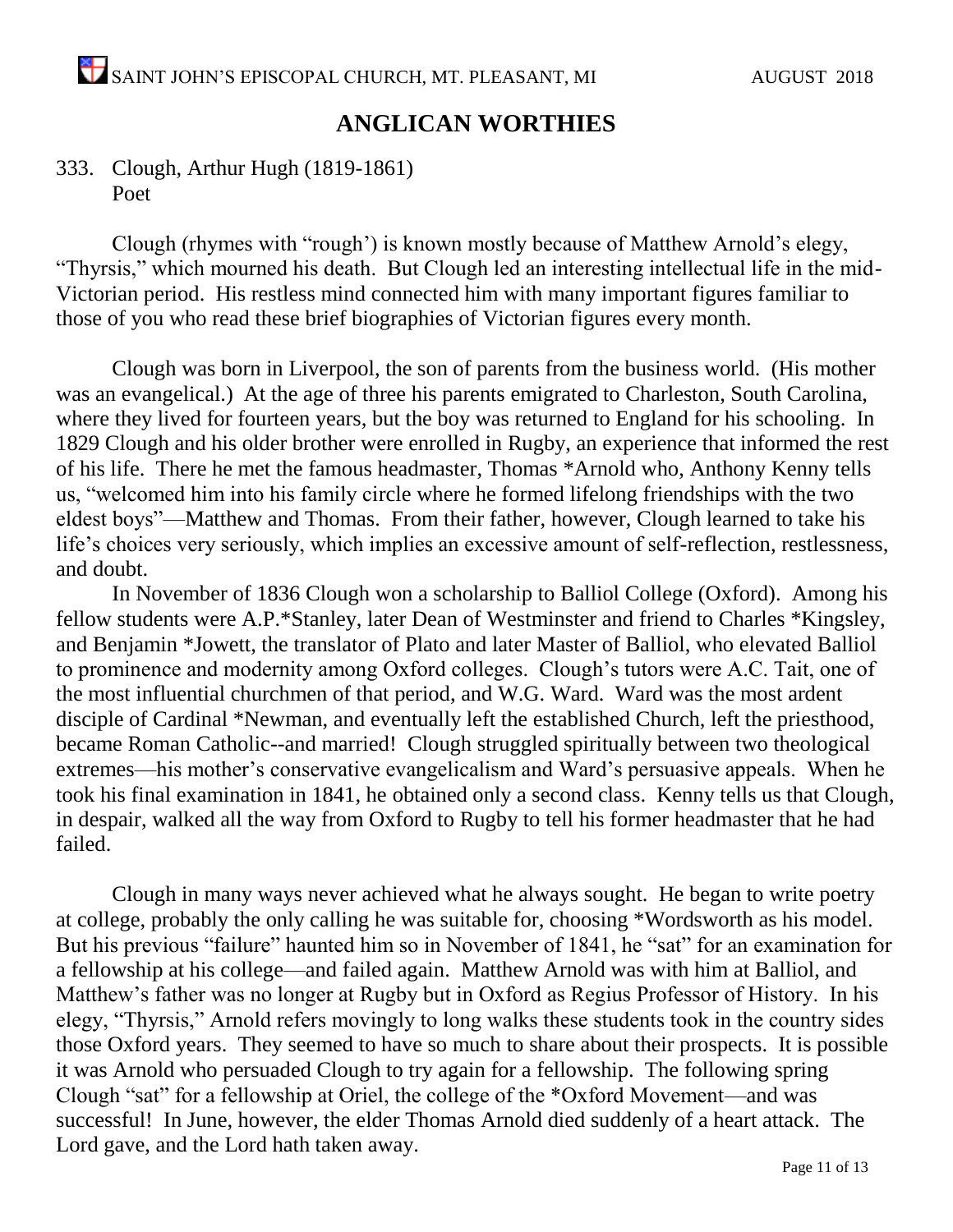Matters did not go smoothly at Oriel. Newman was still around, and Clough was struggling with the issue of subscription. If Clough was to go on for an M.A, he would have to subscribe to the Thirty-Nine Articles again (pp. 864-76 of the Prayer Book). The Articles, first adopted in Elizabeth I's time, were theologically out of date; few clergy believed in in predestination (Article XVII), but one could not pick and choose. Clough did finally subscribe; Kenny believes he may have felt he had to, to support his family. (His brother died in November of 1843; his father a year later.)

By 1845 his former tutor, W.G. Ward, had left. Matthew Arnold became a tutor. Clough was reading the dangerous German biblical scholarship and drifting away from orthodoxy. He was also reading Carlyle and Emerson, whom he met in 1847. The following year he resigned his teaching position, unable to hold to the Articles. Then he went to Paris to observe the new revolution, along with Emerson. When Emerson that July left Liverpool for America, Kenny says, Clough saw him off. "Carlyle, [Clough] complained, had led everyone out into the desert and left them there. Emerson, in reply, laid his hand on Clough's head, and told him he was to be the bishop of all England."

It was not going to happen; Clough could hardly stand for holy orders. His next project was a huge narrative poem, *The Bothie Toper-na-Fuosich*, a narrative of a "reading party" or social conversation, of folk from various trades and backgrounds, discussing social issues and interacting with one another. It is written in hexameters, the lengthy line that Homer used in ancient Greek, but is very awkward in English. The English prosody is roughly ten syllables (pentameter), not twelve—or it "feels" like ten, more or less. I find Clough's twelve-foot line difficult to enjoy. So did everyone else.

This same year, 1848, Clough went to Rome, which was under siege by the French. He quickly composed another poem, *Amours de Voyage*, about a young Englishman in Rome in similar circumstances, who falls in love, but she returns to England, and nothing further happens. This was perhaps Clough's most popular work, though it too is in hexameters. In Naples he wrote "Easter Day," in which he denied the resurrection of Christ, but expressed hope for those who have given up the tenets of their faith.

Back home after a tempestuous year, our young poet found work as director of University Hall in London, a sectarian college of lectures for students already enrolled in University College. Kenny tells us that even there, among persons like himself, Clough was not content. He was spending more time with Carlyle. He authored a dramatic poem, *Dipsychus*, in which a "tormented youth" (like himself) debates with the devil over religious matters. This was obviously influenced by Goethe's *Faust*, the expanded version of which came out in 1832. One senses that Clough really was not "poetic" yet, but writing philosophical tracts in meter!

Lionel Trilling suggests that Clough and Matthew Arnold were no longer as close as in Oxford days, that philosophical differences arose between them. In addition, it is obvious that Clough was restless and unsettled; that he struggled to find himself. Arnold, on the other hand, was never afraid to change his mind and make life-choices that must have been extremely difficult.